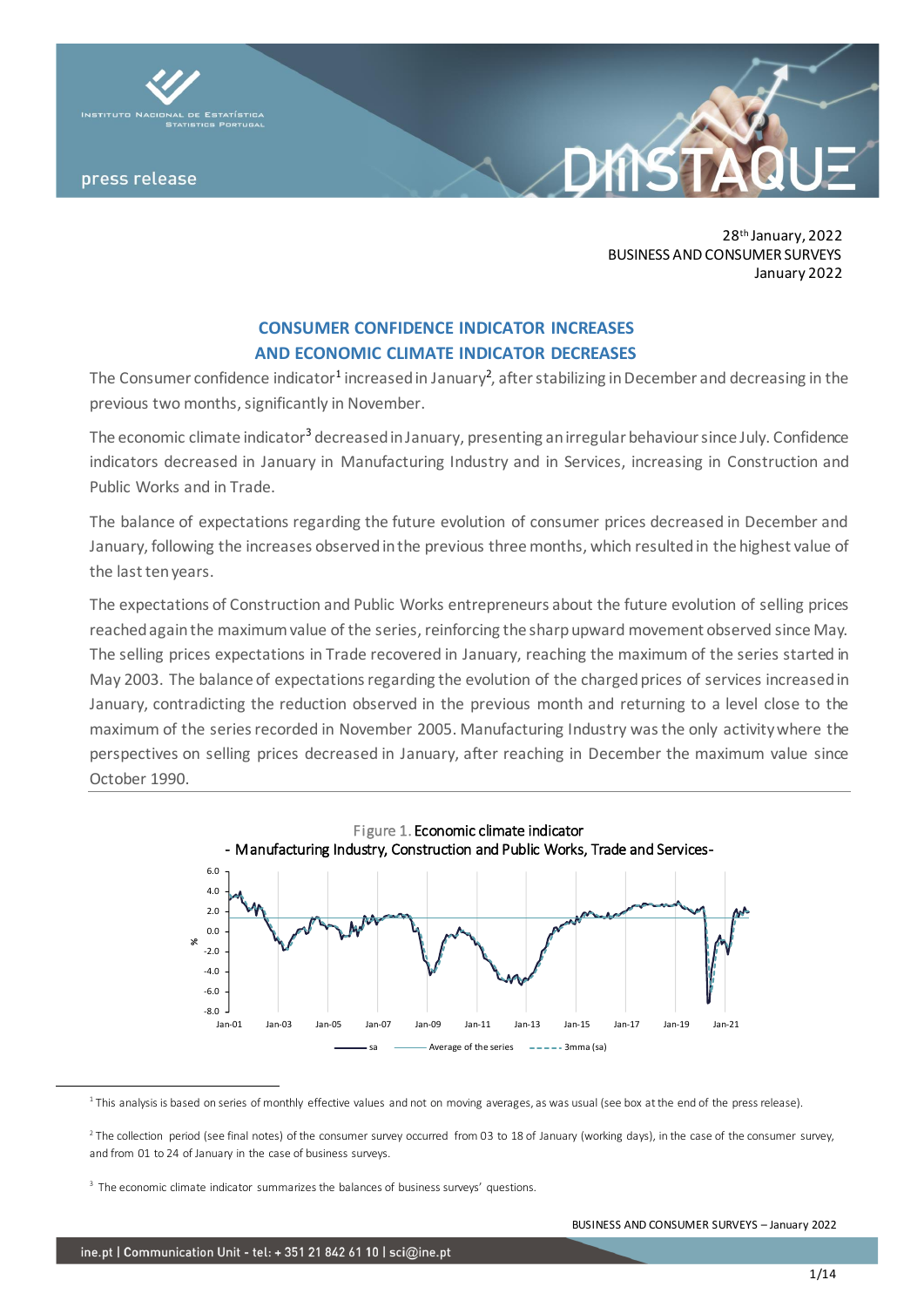

#### Consumer Survey

The Consumer confidence indicator increased in January, after stabilizing in December and decreasing in the previous two months. The evolution observed in the last month was due to the positive contribution of the perspectives on the future evolution of households' spending on major purchases, of the country's economic situation and of households' financial situation. On the other hand, opinions on the past evolution of households' financial situation contributed negatively.

The balance of perspectives regarding the future evolution of the country's economic situation increased in December and January, after decreasing in the previous two months, very significantly in November.

The balance of expectations about household's future financial situation increased in January, following the decreases of the previous three months, more markedly in November.

The balance of opinions on the past evolution of the price level increased in the last four months, reaching the maximum since August 2008. The balance of expectations regarding the future evolution of the price level decreased in December and January, following the increases observed in the previous three months, which resulted in the highest value of the last ten years reached in November.

Figure 2. Consumer confidence indicator







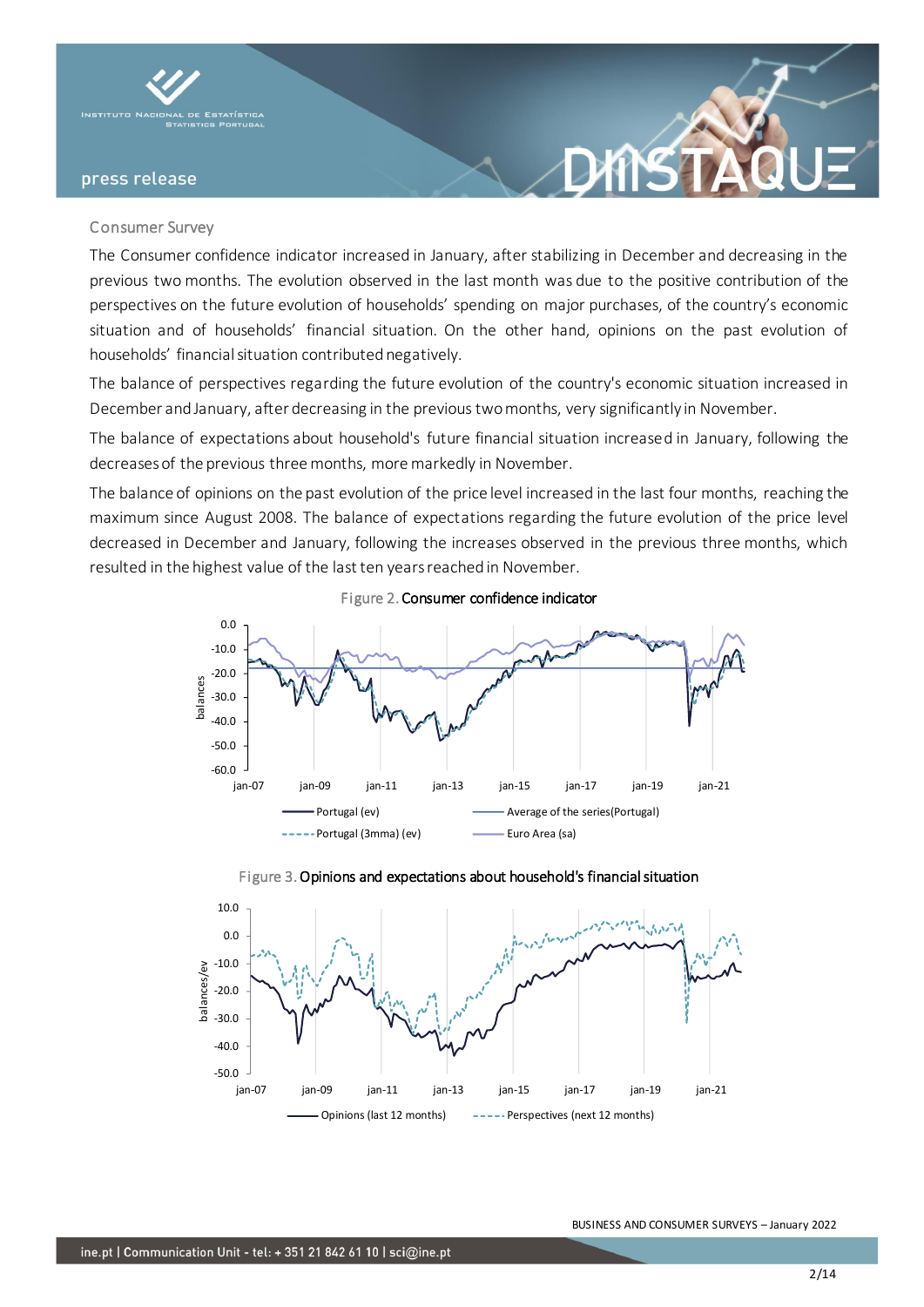

# Manufacturing Industry Survey

The Manufacturing Industry confidence indicator decreased in January, after increasing in November and December. The behaviour of the indicator reflected the negative contributions of the opinions on the evolution of the overall order books in the last three months and firm's production perspectives over the next three months, more intense in the latter case, while the opinions on the current stocks of finished products presented a positive contribution. The indicator decreased in the groups of Consumer Goods and Intermediate Goods and increased in Investment Goods.

**XNS** 

The balance of opinions on current overall order books decreased in January, after strongly increasing in December. Opinions regarding domestic order books, considering firms with production oriented to the domestic market, slightly deteriorated in January, remaining close to the level observed in February 2020. On the other hand, the opinions of export order books, considering firms with production oriented to the foreign market, recovered in December and January, reaching the maximum value since December 2018.

The balance of expectations regarding the evolution of sale prices decreased in January, after reaching in the previous month, the maximum value since October 1990. This balance decreased in the group of Intermediate Goods and increased in the group of Consumer Goods, where it reached the maximum value of the series, and in Investment Goods.





#### Figure 4. Manufacturing industry confidence indicator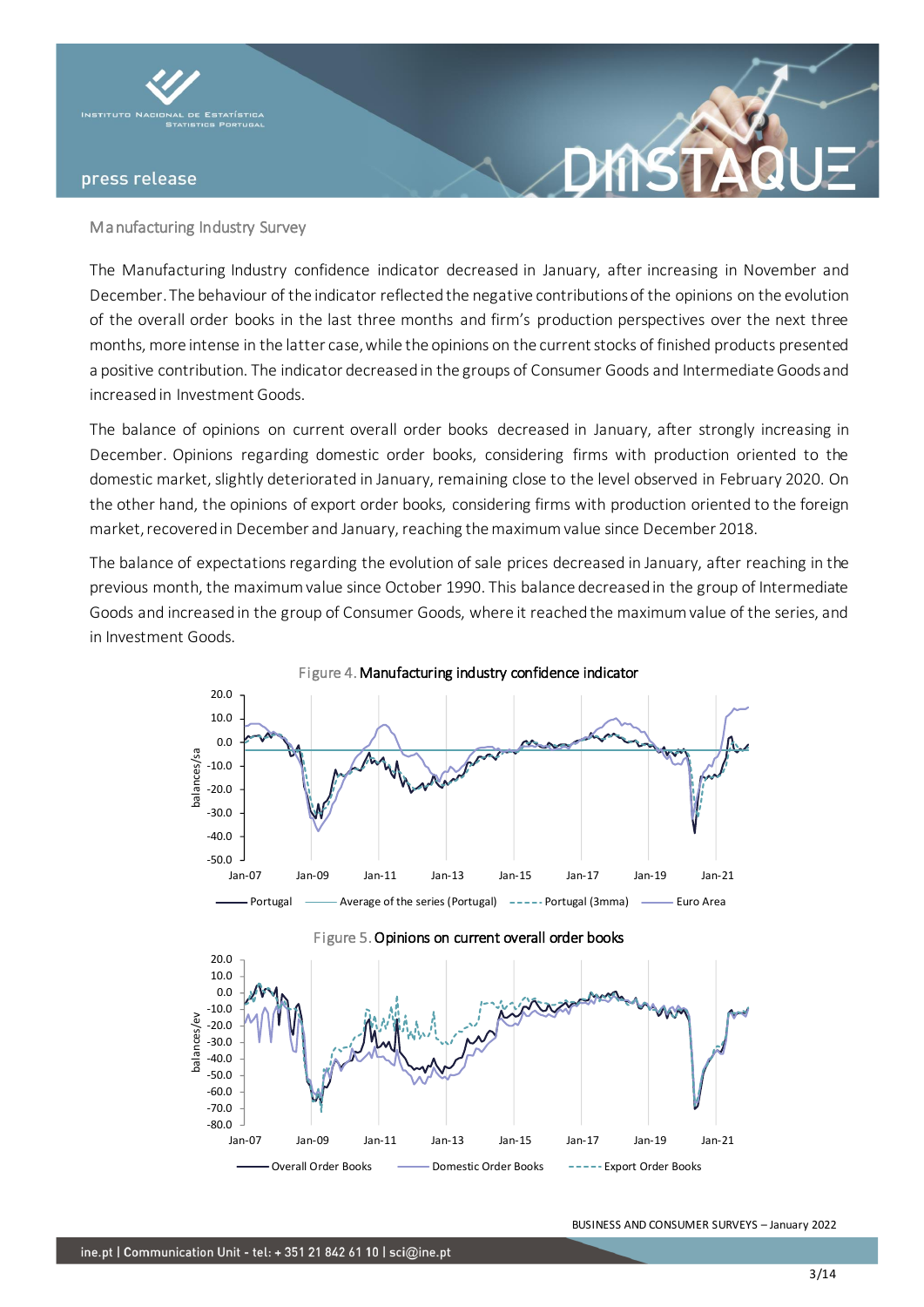

# Construction and Public Works Survey

The Construction and Public Works confidence indicator increased in January, extending the upward trend observed since May 2020 and reaching the maximum value since December 2001. The increase in the last month reflected the positive contribution of both components, balance of opinions on current order books and perspectives on employment.

The confidence indicator increased in the divisions of Construction of Buildings and Civil Engineering, particularly in the latter case, and decreased in the division of Specialized Construction Activities.

The balance of opinions on the firm's activity increased in December and particularly in January, after decreasing in the two previous months, reaching the maximum value since October 2001.

The balance of perspectives regarding the selling prices charged by the firm in the next three months reached the maximum value of the series, reinforcing the accentuated upward movement observed since May.



# Figure 6. Construction and Public Works confidence indicator





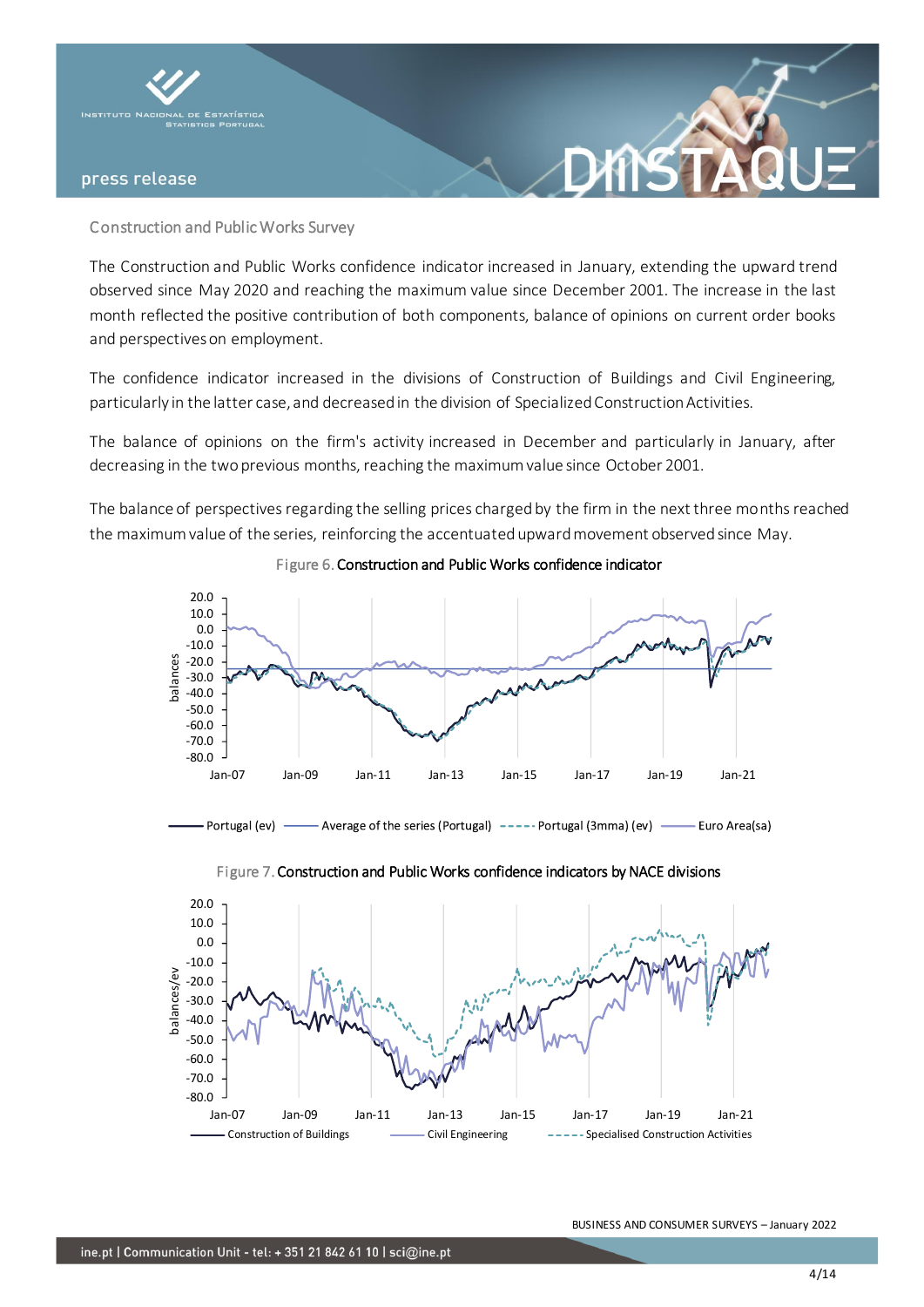

#### Trade Survey

The trade confidence indicator increased in January, after the decreases observed in November and December. The evolution in the last month reflected the positive contributions of the firm's activity over the next three months and the opinions on current volume of stocks, while the opinions on the volume of sales presented a negative contribution. By subsector, the confidence indicator increased in Wholesale Trade and stabilized in Retail Trade.

The perspectives of the firm's activity over the next three months recovered in December and January, after the worsening observed in November. The opinions on the volumes of sales deteriorated between November and January, contrary to the sharp recovery observed in October.

The balance of opinions on selling prices evolution compared to the previous month decreased between November and January, after the significant increase registered in October. The balance of price expectations over the next three months increased significantly in January, reaching the maximum value of the series started in May 2003.





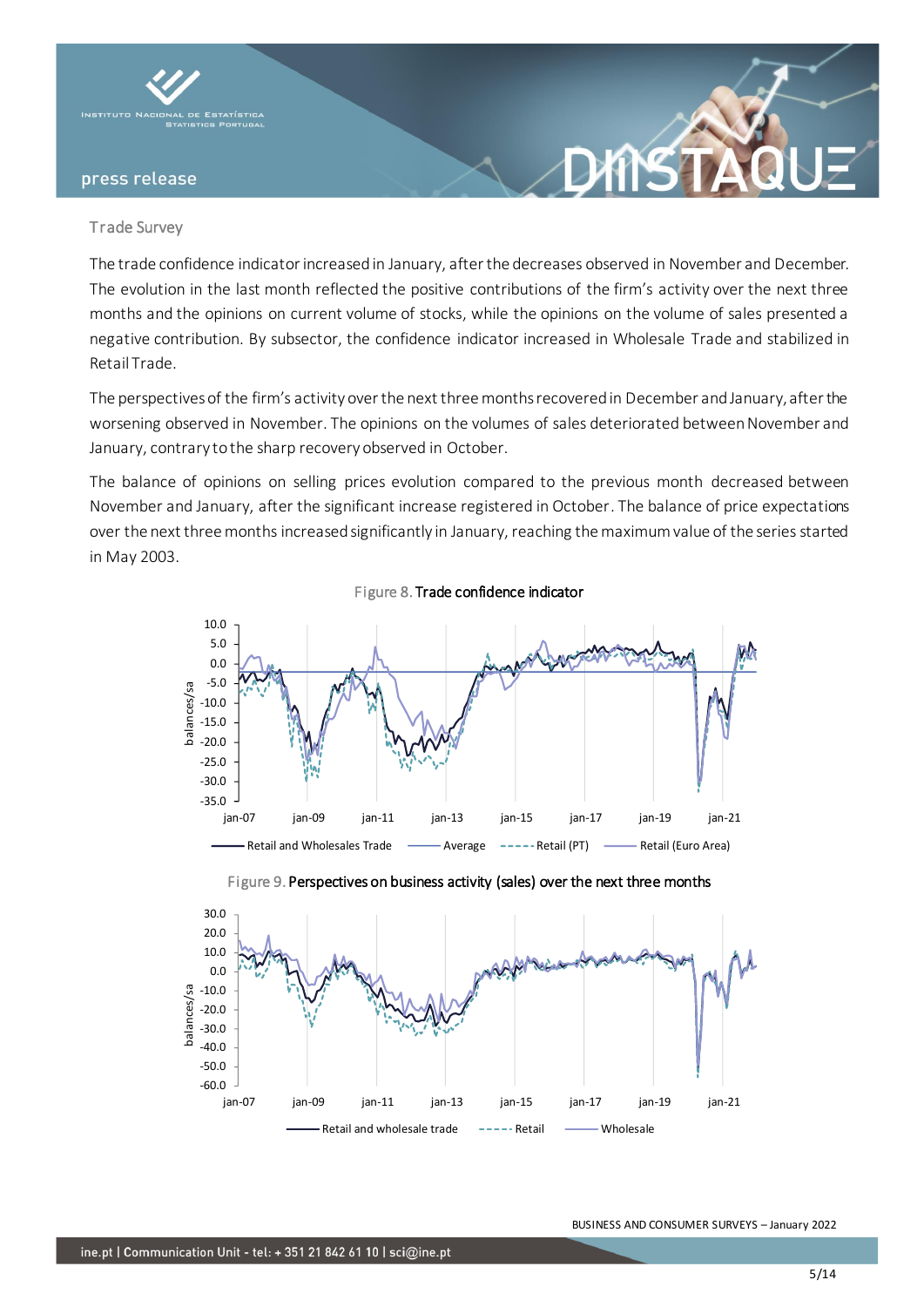

#### Services Survey

The Services' confidence indicator decreased in December and January, significantly in the last month, interrupting the upward profile started in June 2020. The behaviour of the indicator resulted from the strong negative contribution of opinions on the evolution of the order books and the assessments on the evolution of the business situation, while the perspectives on the evolution of the order books contributed positively.

In January, the confidence indicators decreased in seven of the eight sections, with emphasis on the sections of Transport and storage activities and Accommodation and food service activities, reaching the most pronounced reductions.

The balance of perspectives on the evolution of demand increased in January, after decreasing in the last two months, expressively in December.

The balance of expectations of the charged prices of services increased in January, contrary to the reduction observed in the previous month and returning to a level close to the maximum of the series recorded in November 2005.



Figure 10. Services confidence indicator



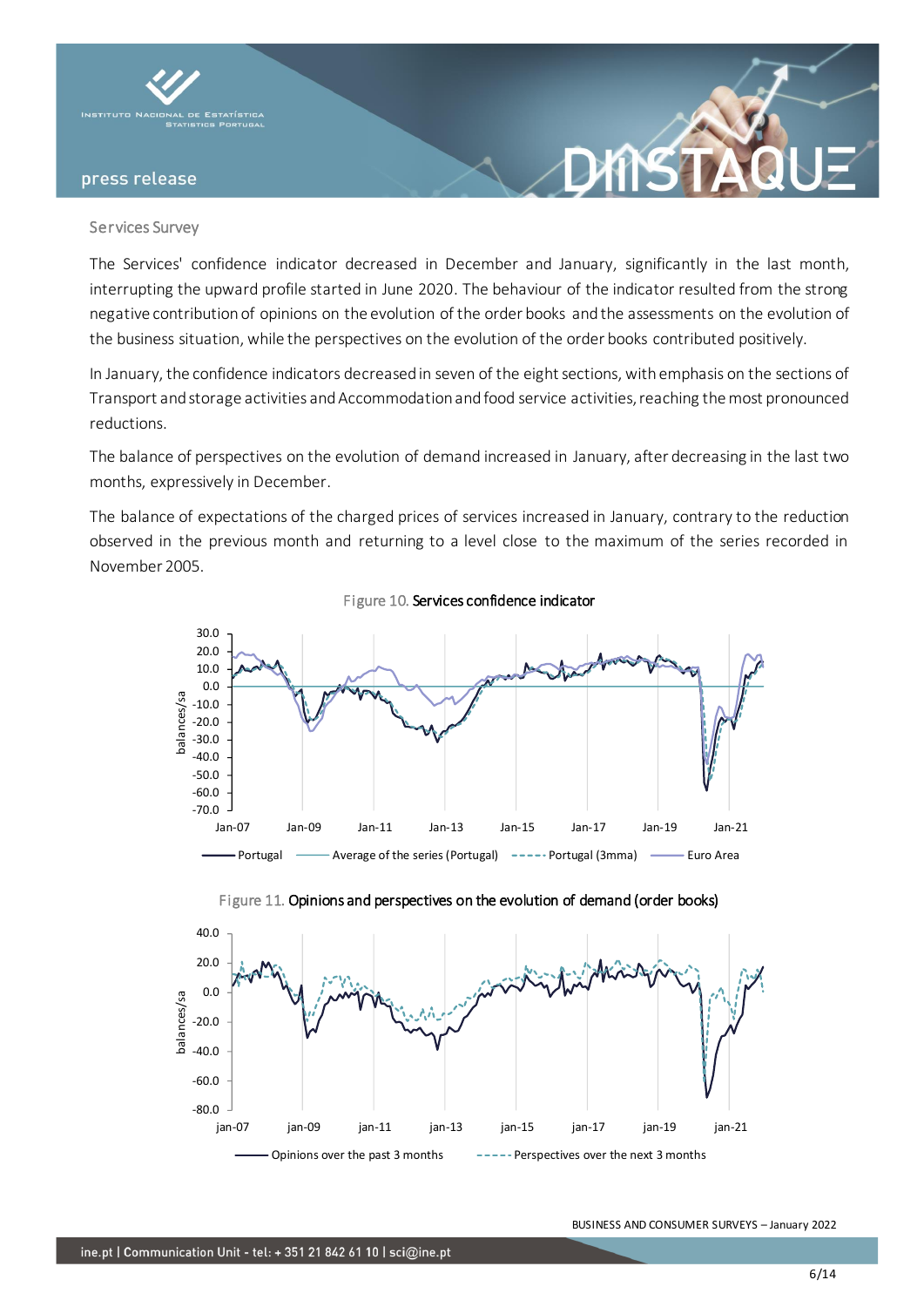



# Monthly series of Consumer and Business Surveys

# Figure 12. Confidence and climate economic indicators

|                               |         | <b>Minimum</b><br><b>Unit</b> |             | <b>Maximum</b> |            | 2021    |         |         |         |         |         |        |         |        |         |         |         | 2022   |
|-------------------------------|---------|-------------------------------|-------------|----------------|------------|---------|---------|---------|---------|---------|---------|--------|---------|--------|---------|---------|---------|--------|
|                               |         | Value                         | Date        |                | Value Date | Jan     | Feb     | Mar     | Apr     | May Jun |         | Jul    | Aug     | Sep    | Oct     | Nov     | Dec     | Jan    |
| Confidence indicator          |         |                               |             |                |            |         |         |         |         |         |         |        |         |        |         |         |         |        |
| Consumers                     | bal/ev  | $-47.8$                       | $Oct-12$    | $-0.1$         | $Sep-97$   | $-23.1$ | $-25.8$ | $-20.2$ | $-17.1$ | $-12.8$ | $-12.6$ |        | $-11.9$ | $-9.9$ | $-11.0$ | $-19.2$ | $-19.2$ | $-177$ |
| Manufacturing industry        | bal/sa  | $-38.5$                       | Mav-20 19.0 |                | Mar-87     | $-14.7$ | $-13.1$ | $-9.5$  | $-6.5$  |         |         | $-3.2$ | $-4.1$  | $-2.6$ | $-3.4$  | $-2.1$  | $-0.7$  | $-1.6$ |
| Construction and public works | bal/ev  | $-69.9$                       | $Oct-12$    | 20.2           | Sep-97     | $-13.0$ | $-13.6$ | $-13.6$ | $-10.6$ | $-5.6$  | $-9.5$  | $-9.8$ | $-4.0$  | $-4.3$ | $-4.0$  | -8.9    | $-4.7$  | $-3.0$ |
| Trade                         | bal/sa  | $-29.8$                       | Apr-20 11.9 |                | $Jun-98$   | $-11.4$ | $-14.0$ | $-9.1$  | $-2.7$  | $-0.6$  | 4.9     | 1.6    | 4.0     | 2.0    | 5.5     | 3.8     | 37      | 4.7    |
| Services                      | bal/sa  | $-58.7$                       | May-20      | 26.7           | Jun-01     | $-17.7$ | $-23.8$ | $-16.7$ | $-10.3$ | $-4.4$  | 6.8     | 5.2    | 8.6     | 7.9    | 12.9    | 14.7    | 14.5    | 3.0    |
| Economic climate indicator    | $%$ /sa | $-7.2$                        | Apr-20 5.5  |                | $Apr-98$   | $-1.3$  | $-2.3$  | $-1.0$  | 0.8     | 1.8     | 2.3     | 1.4    | 2.0     |        | 7.4     | 1.9     | 2.0     | 1.9    |

# Figure 13. Monthly series of Consumer Survey

|                                                                          | <b>Unit</b> | Maximum<br>Minimum |               | 2021   |          |         |         |         |         |         |         |         |         |         |         | 2022       |         |         |
|--------------------------------------------------------------------------|-------------|--------------------|---------------|--------|----------|---------|---------|---------|---------|---------|---------|---------|---------|---------|---------|------------|---------|---------|
|                                                                          |             | Valuel             | Date          | Valuel | Date     | Jan     | Feb.    | Mar     | Apr     | May     | Jun.    | Jul     | Aug     | Sep     | Oct     | <b>Nov</b> | Dec,    | Jan     |
| Confidence indicator (a+b+c+d)/4                                         | bal/ev      | $-47.8$            | $Oct-12$      | $-0.1$ | Sep-97   | $-23.1$ | $-25.8$ | $-20.2$ | $-17.1$ | $-12.8$ | $-12.6$ | $-17.0$ | $-11.9$ | $-9.9$  | $-11.0$ | $-19.2$    | $-19.2$ | $-17.7$ |
| General economic situation in the<br>country over the next 12 months (c) | bal/ev      | $-72.7$            | Apr-20        | 16.6   | Jun-17   | $-35.4$ | $-44.2$ | $-29.3$ | $-22.9$ | $-8.0$  | $-8.1$  | $-21.7$ | $-6.9$  | $-1.3$  | $-3.8$  | $-30.9$    | $-25.2$ | $-22.4$ |
| Financial situation of the households<br>over the last 12 months (a)     | bal/ev      | $-43.5$            | $Mar-13$      | 0.5    | Aug-99   | $-15.3$ | $-15.3$ | $-14.5$ | $-14.5$ | $-14.1$ | $-12.2$ | $-14.3$ | $-11.0$ | $-9.6$  | $-12.6$ | $-12.7$    | $-12.9$ | $-14.3$ |
| Financial situation of the households<br>over the next 12 months (b)     | bal/ev      | $-35.6$            | $Oct-12$      | 8.6    | Feb-99   | $-7.9$  | $-7.0$  | $-4.0$  | $-1.6$  | 0.1     | $-0.8$  | $-3.3$  | $-1.2$  | 0.9     | 0.1     | $-4.9$     | $-6.5$  | $-5.1$  |
| Major purchases over the next 12<br>months (d)                           | bal/ev      | $-51.6$            | Apr-20        | $-6.4$ | Sep-97   | $-34.0$ | $-36.6$ | $-32.9$ | $-29.4$ | $-29.3$ | $-29.2$ | $-28.7$ | $-28.6$ | $-29.4$ | $-27.6$ | $-28.1$    | $-32.2$ | $-289$  |
| General economic situation in the<br>country over the last 12 months     | bal/sa      | $-77.1$            | $Oct-12$      | 19.9   | $Oct-17$ | $-71.9$ | $-74.1$ | $-703$  | $-67.5$ | $-64.2$ | $-53.6$ | $-56.0$ | $-50.8$ | $-41.9$ | $-45.6$ | $-49.2$    | $-50.5$ | $-510$  |
| Major purchases over the last 12<br>months                               | bal/sa      | $-88.0$            | Dec-08 - 14.5 |        | Sep-97   | $-72.3$ | $-70.4$ | $-71.0$ | $-68.4$ | $-67.0$ | $-67.4$ | -68.0   | $-67.4$ | $-63.7$ | $-62.0$ | $-62.7$    | $-63.0$ | $-60.6$ |
| <b>Current savings</b>                                                   | bal/ev      | $-53.7$            | Feb-08        | $-0.2$ | Sep-97   | $-27.3$ | $-30.1$ | $-27.8$ | $-23.9$ | $-29.4$ | $-28.7$ | $-29.5$ | $-27.6$ | $-25.0$ | $-27.4$ | $-32.0$    | $-35.9$ | $-32.0$ |
| Savings over the next 12 months                                          | bal/ev      | $-42.6$            | $Nov-12$      | 0.9    | Oct-97   | $-20.2$ | $-22.6$ | $-19.6$ | $-17.7$ | $-16.6$ | $-20.3$ | $-16.6$ | $-16.4$ | $-17.7$ | $-17.0$ | $-20.8$    | $-22.3$ | $-17.4$ |
| Unemployment next 12 months                                              | bal/ev      | $-20.0$            | $Jun-17$      | 85.5   | Feb-09   | 57.3    | 65.0    | 51.0    | 41.1    | 21.1    | 19.9    | 35.3    | 19.4    | 8.4     | 6.7     | 18.5       | 20.4    | 16.7    |
| Prices over the last 12 months                                           | bal/ev      | $-14.6$            | Sep-09        | 79.2   | $May-08$ | 0.5     | $-2.5$  | 2.6     | 9.5     | 15.9    | 19.3    | 32.6    | 26.4    | 26.4    | 39.5    | 47.5       | 47.6    | 54.1    |
| Prices over the next 12 months                                           | bal/sa      | $-7.4$             | Dec-15 62.9   |        | $Sep-11$ | $-2.1$  | 4.4     |         | 11.3    | 13.1    | 17.9    | 27.0    | 22.7    | 23.1    | 34.6    | 51.0       | 44.9    | 42.6    |

# Figure 14. Monthly series of Manufacturing Industry Survey

|                                     |             | Minimum |             | Maximum |          | 2021    |         |         |         |         |         |         |         |         |         |            |         | 2022    |
|-------------------------------------|-------------|---------|-------------|---------|----------|---------|---------|---------|---------|---------|---------|---------|---------|---------|---------|------------|---------|---------|
|                                     | <b>Unit</b> | Value   | Date        | Value   | Date     | Jan     | Feb     | Mar     | Apr     | May     | Jun.    | Jul     | Aug     | Sep     | Oct     | <b>Nov</b> | Dec.    | Jan     |
| Confidence Indicator (a+b-c)/3      | bal/sa      | $-38.5$ | May-20      | 19.0    | Mar-87   | $-14.7$ | $-13.1$ | $-9.5$  | $-6.5$  | 1.7     | 2.7     | $-3.2$  | $-4.1$  | $-2.6$  | $-3.4$  | $-2.1$     | $-0.7$  | $-1.6$  |
| Consumer goods                      | bal/sa      | $-27.6$ | Apr-20      | 12.6    | Jan-99   | $-15.8$ | $-15.5$ | $-7.3$  | $-6.4$  | $-4.3$  | $-3.8$  | $-5.3$  | $-8.8$  | $-4.3$  | $-7.5$  | $-3.4$     | $-1.9$  | $-3.3$  |
| Investment goods                    | bal/ev      | $-35.5$ | Apr-20      | 24.8    | Feb-07   | $-6.8$  | $-6.9$  | $-5.9$  | $-5.5$  | $-4.4$  | $-5.6$  | $-10.8$ | $-2.3$  | $-6.2$  | $-5.8$  | $-6.8$     | $-5.4$  | $-2.6$  |
| Intermediate goods                  | bal/sa      | $-51.6$ | $May-20$    | 16.0    | Jan-95   | $-16.4$ | $-13.9$ | $-11.4$ | $-7.0$  | 8.6     | 9.7     | 1.2     | $-1.1$  | $-0.4$  | $-0.6$  | $-0.5$     | 0.8     | 0.1     |
| Current overall order books (a)     | bal/ev      | $-70.2$ | $May-20$    | 14.6    | Mar-98   | $-34.8$ | $-36.1$ | $-33.2$ | $-26.4$ | $-12.0$ | $-10.2$ | $-14.2$ | $-12.2$ | $-11.9$ | $-12.0$ | $-12.2$    | $-8.9$  | $-9.2$  |
| Consumer goods                      | bal/ev      | $-60.6$ | May-20      | 6.5     | Dec-17   | $-31.9$ | $-37.5$ | $-35.0$ | $-26.1$ | $-22.7$ | $-16.8$ | $-19$   | $-24.0$ | $-14.1$ | $-16.7$ | $-9.9$     | $-7.4$  | $-8.8$  |
| Investment goods                    | bal/ev      | $-81.8$ | $May-20$    | 36.1    | Jan-08   | $-17.6$ | $-19.5$ | $-18.6$ | $-18.3$ | $-20.0$ | $-12.3$ |         | $-12.1$ | $-24.0$ | $-20.7$ | $-17.9$    | $-16.4$ | $-13.9$ |
| Intermediate goods                  | bal/ev      | $-74.8$ | Jun-20      | 31.4    | Mar-98   | $-42.4$ | $-40.6$ | $-36.9$ | $-29.3$ | $-2.3$  | $-5.1$  | $-8.7$  | $-4.5$  | $-6.6$  | $-6.0$  | $-11.7$    | $-7.5$  | $-7.8$  |
| Production over next 3 months (b)   | bal/sa      | $-53.1$ | Apr-20      | 34.0    | Feb-87   | $-9.1$  | $-2.2$  | 3.2     | 7.5     | 17.2    | 20.4    | 7.2     | 2.0     | 7.4     | 4.5     | 7.2        | 8.4     | 5.7     |
| Consumer goods                      | bal/sa      | $-47.8$ | Apr-20      | 40.1    | Aug-98   | $-18.2$ | $-6.1$  | 10.8    | 6.9     | 14.0    | 10.5    | 8.9     | 4.7     | 7.8     | 4.0     | 4.1        | 4.3     | 4.0     |
| Investment goods                    | bal/ev      | $-46.4$ | Feb-09      | 49.0    | Aug-00   | $-4.9$  | $-1.9$  | $-1.3$  | 2.9     | 3.5     | $-3.1$  | 0.6     | 4.0     | 5.3     | $-1.9$  | $-3.7$     | 5.1     | 10.6    |
| Intermediate goods                  | bal/sa      | $-60.8$ | Apr-20      | 34.9    | Jun-21   | $-3.9$  | $-0.9$  | 1.7     | 9.3     | 26.6    | 34.9    | 9.5     | 1.2     | 7.7     | 4.7     | 10.3       | 9.6     | 5.8     |
| Current stock finished products (c) | bal/ev      | $-16.9$ | Jan-08      | 23.2    | Jun-93   | 0.2     | 1.0     | $-1.6$  | 0.7     | 0.1     | 2.3     | 2.5     | 2.0     | 3.3     | 2.6     | 1.4        | 1.6     | 1.2     |
| Consumer goods                      | bal/ev      | $-9.3$  | Jan-10      | 24.6    | Aug-07   | $-2.8$  | 2.9     | $-2.3$  | $-0.1$  | 4.2     | 5.2     | 5.2     | 7.0     | 6.5     | 9.7     | 4.4        | 2.8     | 5.1     |
| Investment goods                    | bal/ev      | $-38.8$ | Jan-09      | 21.5    | Jun-10   | $-2.2$  | $-0.6$  | $-2.3$  | 1.1     | $-3.4$  | 1.4     | 12.8    | $-1.3$  | $-0.1$  | $-5.3$  | $-1.1$     | 4.7     | 4.5     |
| Intermediate goods                  | bal/ev      | $-30.2$ | Jan-08      | 37.1    | $May-20$ | 2.9     | 0.2     | $-0.9$  | 1.0     | $-1.5$  | 0.6     | $-2.7$  | $-0.1$  | 2.2     | 0.5     | 0.2        | $-0.2$  | $-2.4$  |
| Firm's employment next 3 months     | bal/ev      | $-32.5$ | Apr-20      | 8.8     | $Sep-17$ | $-1.2$  | 2.1     | 2.8     | 1.7     | 1.9     | 3.8     | 3.6     | 3.4     | $-10.9$ | 1.8     | 4.1        | 3.6     | 4.0     |
| Selling prices next 3 months        | bal/sa      | $-28.6$ | Apr-20 32.1 |         | Oct-90   | 4.6     | 8.1     | 11.5    | 13.0    | 17.2    | 18.4    | 18.1    | 15.0    | 16.5    | 22.4    | 24.4       | 27.0    | 26.5    |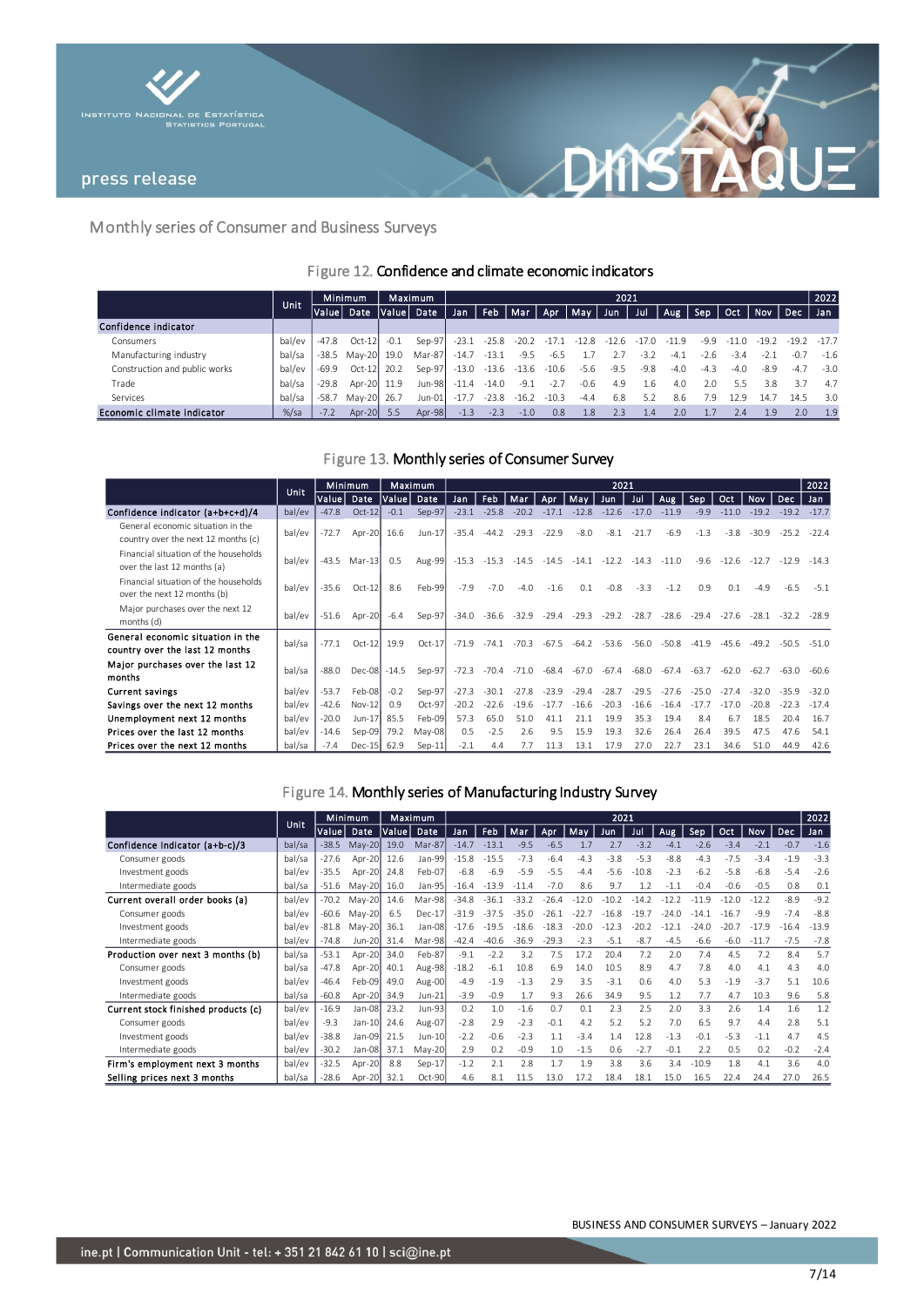



# Figure 15. Monthly series of Construction and Public Works Survey

|                                     | Unit   | Minimum |           | Maximum |          | 2021    |         |         |         |         |         |        |         |         |         |         |            | 2022    |
|-------------------------------------|--------|---------|-----------|---------|----------|---------|---------|---------|---------|---------|---------|--------|---------|---------|---------|---------|------------|---------|
|                                     |        | Value   | Date      | Value   | Date     | Jan     | Feb     | Mar     | Apr     | May     | Jun     | Jul    | Aug.    | Sep     | Oct     | Nov     | <b>Dec</b> | Jan     |
| Confidence Indicator (a+b)/2        | bal/ev | $-69.9$ | $Oct-12$  | 20.2    | $Sep-97$ | $-13.0$ | $-13.6$ | $-13.6$ | $-10.6$ | $-5.6$  | $-9.5$  | $-9.8$ | $-4.0$  | $-4.3$  | $-4.0$  | $-8.9$  | $-4.7$     | $-3.0$  |
| Construction of buildings           | bal/ev | $-75.4$ | Feb-12    | 21.1    | Sep-97   | $-16.3$ | $-17.1$ | $-14.6$ | $-10.2$ | $-3.2$  | $-7.1$  | $-6.5$ | $-3.1$  | $-5.4$  | $-1.9$  | $-3.7$  | 0.0        | 0.3     |
| Civil engineering                   | bal/ev | -72.6   | $Mav-12$  | 8.4     | Jul-97   | $-5.0$  | $-5.2$  | $-1$    | $-9.0$  | $-7.3$  | $-16.7$ | $-174$ | $-5.5$  | $-4.2$  | $-72$   |         | $-13.5$    | $-7.8$  |
| Specialised construction activities | bal/ev | $-59.0$ | $Oct-12$  | 6.9     | $Dec-18$ | $-17.5$ | $-18.5$ | $-14.9$ | $-13.3$ | $-7.4$  | $-4.5$  | $-5.7$ | $-3.5$  | $-2.4$  | $-3.5$  | $-6.3$  | $-1.4$     | $-2.6$  |
| Current overall order books (a)     | bal/ev | $-82.2$ | $Oct-12$  | 18.6    | Sep-97   | $-23.5$ | $-25.7$ | $-27.6$ | $-255$  | $-181$  | $-212$  | $-210$ | $-15.8$ | $-14$   | $-127$  | $-18.3$ | $-14.4$    | $-13.4$ |
| Construction of buildings           | bal/ev | $-87.0$ | $Oct-12$  | 20.7    | Sep-97   | $-24.6$ | $-24.5$ | $-240$  | $-20.3$ | $-10.0$ | $-14.3$ | $-114$ | $-6.4$  | $-12.4$ | $-6.7$  | $-10.3$ | $-4.6$     | $-3.9$  |
| Civil engineering                   | bal/ev | $-83.6$ | $Jul-12$  | 0.0     | Jul-97   | $-20.5$ | $-21.7$ | -331    | $-32.6$ | $-301$  | $-38.5$ | $-411$ | $-30.8$ | $-181$  | $-206$  |         | $-32.2$    | $-28.1$ |
| Specialised construction activities | bal/ev | $-71.9$ | $Oct-12I$ | 3.5     | Jul-19   | $-25.4$ | $-32.9$ | -26.7   | $-25.1$ | $-16.4$ | $-10.4$ | $-115$ | $-12.6$ | $-11.8$ | $-12.6$ | $-17.0$ | $-8.2$     | $-10.4$ |
| Employment next 3 months (b)        | bal/ev | $-57.9$ | $Jan-12$  | 29.9    | Jun-97   | $-2.4$  | $-1.5$  | 0.5     | 4.3     | 7.0     | 2.1     | 13     | 7.9     | 5.5     | 4.6     | 0.6     | 4.9        | 7.3     |
| Construction of buildings           | bal/ev | $-68.1$ | $Jan-12$  | 28.5    | Jun-97   | $-8.0$  | $-9.6$  | $-51$   | $-0.1$  | 3.6     | 0.1     | $-1.7$ | 0.1     | 1.6     | 2.9     | 2.8     | 4.6        | 4.6     |
| Civil engineering                   | bal/ev | $-66.2$ | $May-12$  | 26.8    | Jul-01   | 10.5    | 11.2    | 10.7    | 14.6    | 15.5    | 5.2     | 6.3    | 19.8    | 9.6     | 6.2     | $-5.3$  | 5.2        | 12.6    |
| Specialised construction activities | bal/ev | -47.5   | $Dec-12$  | 12.4    | $Dec-18$ | $-9.6$  | $-4.0$  | $-3.1$  | $-1.6$  | 17      | 1.4     | 0.2    | 5.6     | 7.0     | 5.5     | 4.4     | 5.3        | 5.1     |
| Activity past 3 months              | bal/ev | $-70.0$ | Apr-12    | 22.2    | May-98   | $-12.2$ | $-17.8$ | $-13.1$ | $-6.7$  | $-3.0$  | $-0.6$  | $-6.4$ | $-1.8$  | 1.5     | $-1.2$  | $-3.5$  | $-2.2$     | 3.5     |
| Selling prices next 3 months        | bal/ev | $-41.6$ | Aug- $12$ | 29.4    | Jan-22   | $-3.7$  | $-3.4$  | $-1.9$  | $-0.7$  | 9.2     | 8.8     | 13.1   | 9.1     | 13.3    | 17.6    | 20.8    | 23.7       | 29.4    |

# Figure 16. Monthly series of Trade Survey

|                                     |        |         | Minimum  | Maximum |               | 2021    |         |         |         |           |            |        |        |        |        |            |        | 2022   |
|-------------------------------------|--------|---------|----------|---------|---------------|---------|---------|---------|---------|-----------|------------|--------|--------|--------|--------|------------|--------|--------|
|                                     | Unit   | Value   | Date     | Value   | Date          | Jan     | Feb     | Mar     | Apr     | May       | <b>Jun</b> | Jul    | Aug    | Sep    | Oct    | <b>Nov</b> | Dec    | Jan    |
| Confidence indicator (a+b-c)/3      | bal/sa | $-29.8$ | Apr-20   | 11.9    | <b>Jun-98</b> | $-11.4$ | $-14.0$ | $-9.1$  | $-2.7$  | $-0.6$    | 4.9        | 1.6    | 4.0    | 2.0    | 5.5    | 3.8        | 3.7    | 4.7    |
| Wholesale                           | bal/sa | $-28.3$ | Apr-20   | 14.0    | Apr-98        | $-11.0$ | $-12.6$ | $-6.3$  | $-0.6$  | 2.2       | 7.2        | 4.8    | 6.2    | 1.1    | 9.1    | 5.3        | 3.3    | 5.6    |
| Retail                              | bal/sa | $-32.7$ | Apr-20   | 12.3    | Jul-98        | $-12.3$ | $-16.5$ | $-12.3$ | $-6.9$  | $-1.3$    | 3.6        | $-1.8$ | 1.5    | 3.1    | 1.2    | 1.7        | 3.3    | 3.3    |
| Business activity past 3 months (a) | bal/sa | $-51.5$ | Jun-20   | 19.0    | Feb-89        | $-23.4$ | $-24.8$ | $-24.1$ | $-16.6$ | $-10.2$   | 7.5        | 6.8    | 11.1   | 3.4    | 8.1    | 6.7        | 5.2    | 3.5    |
| Wholesale                           | bal/sa | $-50.0$ | Jun-20   | 22.8    | Feb-89        | $-22.9$ | $-22.8$ | $-22.3$ | $-13.5$ | $\cdot$ 9 | 12.6       | 17.6   | 19.2   | 3.9    | 15.0   | 13.6       | 7.1    | 6.6    |
| Retail                              | bal/sa | $-57.6$ | Aug-12   | 20.1    | Apr-99        | $-25.0$ | $-29.5$ | $-28.4$ | $-24.8$ | $-12.7$   | 5.7        | $-4.7$ | 3.0    | 4.0    | $-1.4$ | $-2.5$     | 0.8    | $-1.0$ |
| Business activity next 3 months (b) | bal/sa | $-52.3$ | Apr-20   | 40.8    | Oct-89        | $-11.0$ | $-18.0$ | $-1.6$  | 6.8     | 8.5       | 7.5        | $-1.9$ | 1.9    | 1.6    | 6.3    | 2.2        | 2.9    | 7.4    |
| Wholesale                           | bal/sa | $-49.4$ | Apr-20   | 50.4    | Oct-89        | $-10.6$ | $-16.4$ | 3.1     | 6.3     | 6.6       | 7.6        | $-3.5$ | 1.2    | 0.4    | 11.5   | 1.5        | 3.2    | 11.1   |
| Retail                              | bal/sa | $-55.5$ | Apr-20   | 41.2    | Jul-94        | $-11.7$ | $-19.9$ | $-4.6$  | 6.2     | 11.2      | 7.5        | $-0.2$ | 1.6    | 1.9    | 1.3    | 2.5        | 2.4    | 3.0    |
| Current volume of stocks (c)        | bal/ev | $-12.2$ | Feb-13   | 29.1    | Jul-90        | $-0.2$  | $-0.8$  | 1.6     | $-1.8$  | 0.1       | 0.3        | 0.1    | 1.1    | $-1.0$ | $-2.2$ | $-2.6$     | $-3.0$ | $-3.2$ |
| Wholesale                           | bal/ev | $-13.9$ | $Oct-12$ | 29.6    | Jul-90        | $-0.3$  | $-1.6$  | $-0.3$  | $-5.3$  | $-1.9$    | $-1.5$     | $-0.1$ | 1.9    | 1.1    | $-0.7$ | $-0.6$     | 0.2    | 0.8    |
| Retail                              | bal/ev | $-13.7$ | $Feb-13$ | 36.5    | Jul-89        | 0.0     | 0.2     | 3.7     | 2.1     | 2.4       | 2.4        | 0.4    | 0.1    | $-3.4$ | $-3.9$ | $-5.0$     | $-6.8$ | $-7.9$ |
| Orders next 3 months                | bal/sa | $-46.2$ | Apr-20   | 19.6    | Aug-98        | $-13.5$ | $-20.6$ | $-11.7$ | $-1.7$  | 4.0       | $-1.5$     | $-4.5$ | $-1.2$ | $-5.5$ | 2.6    | $-1.4$     | $-3.7$ | $-4.5$ |
| Employment next 3 months            | bal/ev | $-29.7$ | $Oct-12$ | 22.2    | Sep-97        | $-6.0$  | $-4.7$  | $-2.4$  | $-1.9$  | 0.8       | 1.2        | 0.3    | $-1.2$ | $-1.6$ | $-1.4$ | $-0.3$     | $-1.5$ | 2.4    |
| Selling prices past month           | bal/sa | $-15.2$ | Jun-12   | 23.0    | Sep-90        | $-1.8$  | 0.5     | 5.6     | 3.4     | 7.8       | 13.7       | 15.2   | 13.3   | 11     | 21.2   | 20.1       | 15.7   | 14.8   |
| Selling prices next 3 months        | bal/sa | $-15.0$ | Jul-03   | 21.0    | Jan-22        | 1.2     | 0.6     | 6.0     | 4.3     | 8.9       | 10.9       | 12.0   | 11.4   | 13.8   | 18.5   | 19.5       | 17.4   | 21.0   |

# Figure 17. Monthly series of Services Survey

|                                     | <b>Uniti</b> |         | Minimum           |  | Maximum    |         | 2021    |         |         |                                         |      |     |      |                                   |      |      |      | 2022   |
|-------------------------------------|--------------|---------|-------------------|--|------------|---------|---------|---------|---------|-----------------------------------------|------|-----|------|-----------------------------------|------|------|------|--------|
|                                     |              |         | Date              |  | Value Date |         |         |         |         | Jan   Feb   Mar   Apr   May   Jun   Jul |      |     |      | Aug   Sep   Oct   Nov   Dec   Jan |      |      |      |        |
| Confidence indicator (a+b+c)/3      | bal/sa       | $-58.7$ | May-20 26.7       |  | $Jun-01$   | $-17.7$ | $-23.8$ | $-16.2$ | $-10.3$ | $-4.4$                                  | 6.8  | 5.2 | 8.6  | 7.9                               | 12.9 | 14.7 | 14.5 | 3.0    |
| Business activity past 3 months (a) | bal/sa       |         | -71.4 May-20 33.0 |  | Jun-01     | $-21.9$ | $-25.7$ | $-23.4$ | $-20.4$ | $-14.9$                                 | 0.1  | 4.0 | 9.0  |                                   |      |      | 25.  | 6.7    |
| Demand next 3 months (b)            | bal/sa       | $-61.7$ | Apr-20 28.0       |  | Jun-06     | $-9.5$  | $-17.8$ | $-3.0$  | 7.0     | 16.3                                    | 15.5 |     | 11.4 | 8.                                |      |      |      | 4.4    |
| Demand past 3 months (c)            | bal/sa       |         | May-20 27.8       |  | Apr-01     | $-21.8$ | $-27.9$ |         | $-17.6$ | $-14.7$                                 | 5.0  |     | 5.3  |                                   |      |      |      | $-2.0$ |
| Selling prices next 3 months        | bal/sa       | $-26.1$ | Apr-20 14.1       |  | Nov-05     | $-6.7$  | $-13.4$ | $-5.7$  | $-3.9$  |                                         |      | 0.0 | 2.8  | 3.0                               |      | 125  |      | 12.5   |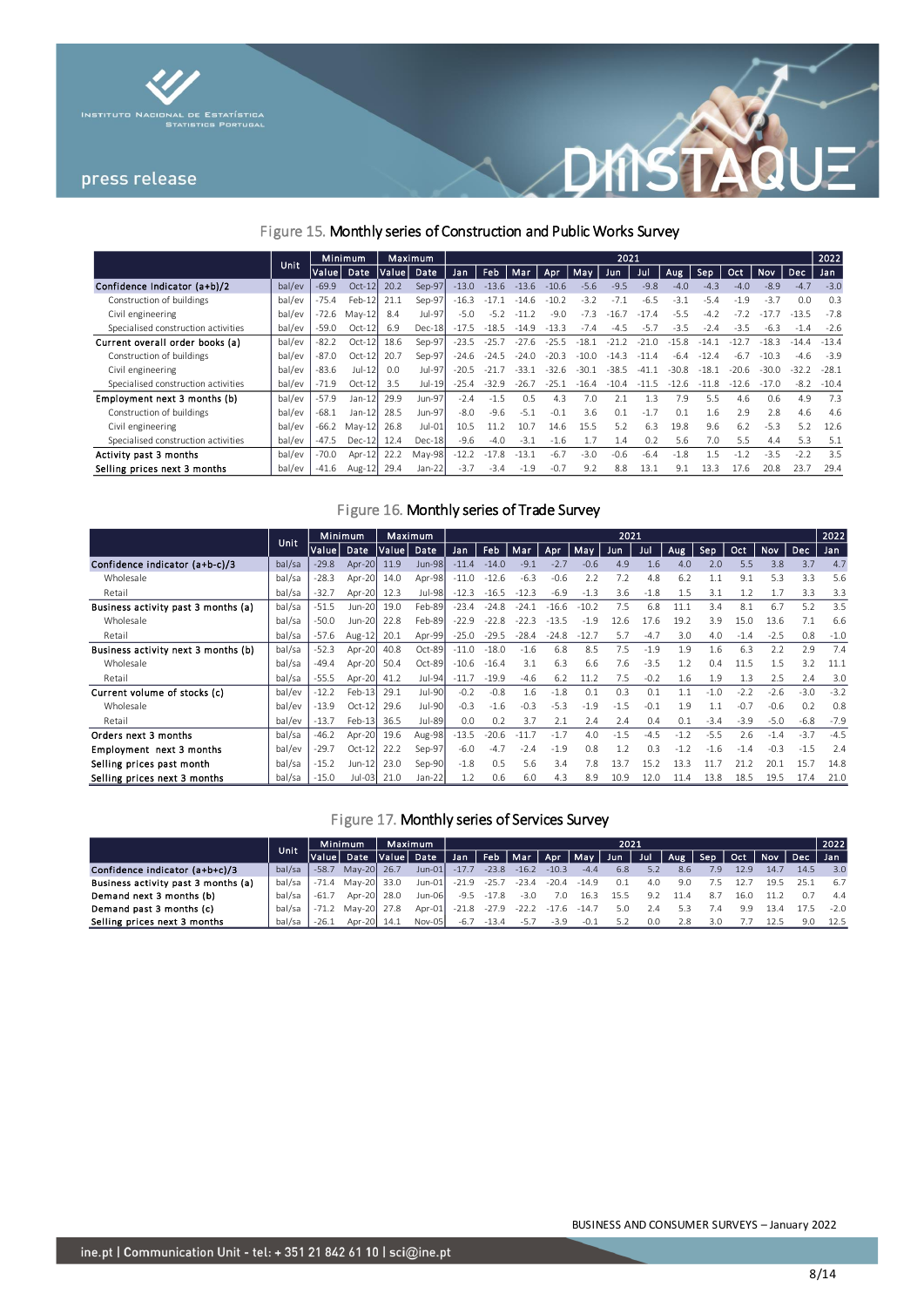

# METHODOLOGICAL NOTE

The Business and Consumer Qualitative Surveys published by Statistics Portugal are developed in the framework of the harmonized EU Business and Consumer Surveys Programme of the European Commission (EC) DG-ECFIN (Directorate-General for Economic and Financial Affairs) and are financially supported in the framework of the agreement signed between these two institutions. The questionnaires are harmonized among the European countries, as well as the respective confidence indicators' methodology. The surveys' results are sent to the EC in effective values, and, therefore, the seasonally adjusted values published by the EC are computed by this entity and presented without using three months moving averages. The seasonal adjustment method used by the EC is available on the user guide, accessible in:

#### [http://ec.europa.eu/economy\\_finance/db\\_indicators/surveys/documents/bcs\\_user\\_guide\\_en.pdf](http://ec.europa.eu/economy_finance/db_indicators/surveys/documents/bcs_user_guide_en.pdf)

The seasonal adjustment uses the X13-Arima method (combination of moving averages process and auto-regressive integrated moving average models) developed in the JDemetra+<sup>4</sup>, software provided by Eurostat. This application relies on the use of probabilistic models to correct seasonal effects from the original series. The seasonal treatment is updated for monthly and quarterly series in January, for consumer survey, and in May, for business surveys, which might result on a revision of the series previously published.

The use of moving averages smoothes out the series by removing the irregular movements, allowing the detection of the short-term trends. Since the average is not centered (the information is used to analyze the evolution of the last month) there is a small lag compared with the trend that is supposed to detect. In order to compare the difference between original and moving average series, the graphical representation of the confidence indicators presents both types of series.

The balances of the questions are the difference between the positive and negative answers, that is Balance = %answer(+) - %answer(-). In the Consumer Survey, there are questions with more than one option of positive/negative answer. In these cases, to the most positive/negative answers is given the weight 1 and to the others the weight 0.5, that is Balance =  $[%$ answer  $(++)$ \*1+ %answer  $(+)$ \*0.5] -  $[%$ answer  $(-)$ \*1+%answer  $(-)$ \*0.5]. The percentage of answers that correspond to "equal" is not considered.

The analysis of this press release is based on monthly series of effective values (raw or seasonally adjusted data), which allows for a clearer identification of very short-term movements, particularly relevant in the context of worsening impacts of the COVID-19 pandemic. The monthly series in three-months moving average (3mma) and the quarterly series in two-quarters moving averages (2qma) are available in the excel file that supports this press release.

<sup>&</sup>lt;sup>4</sup> JDemetra+ is available for download [at https://ec.europa.eu/eurostat/cros/content/software-jdemetra\\_en](https://ec.europa.eu/eurostat/cros/content/software-jdemetra_en).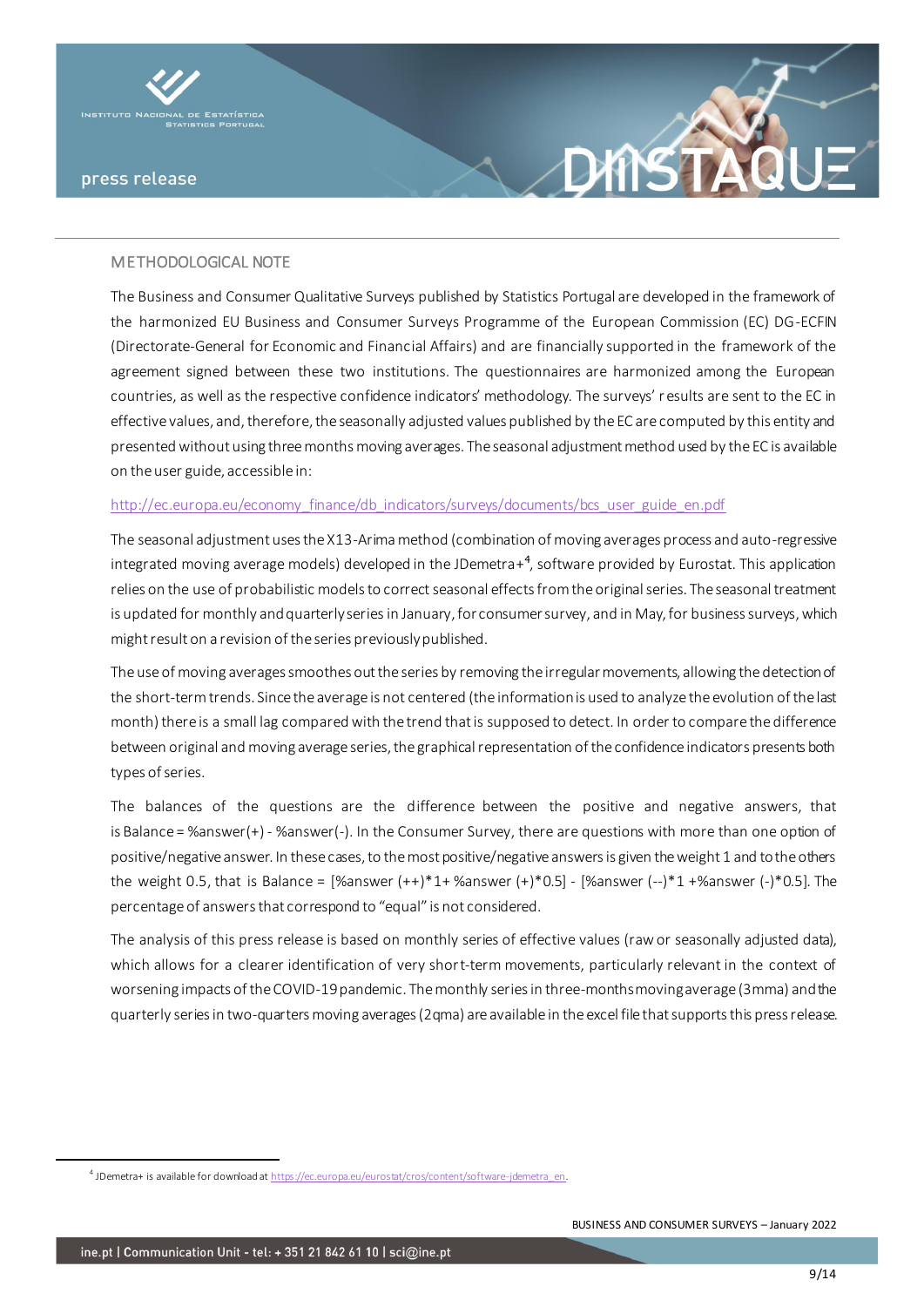

### INFORMATION ON DATA COLLECTION

In the results obtained from business and consumer surveys for the collection of January 2022, the data collecting period occurred from 03 to 18January in the case of the consumer survey, with 1189responses obtained (telephone interviews) and from 01 to 24 Januaryfor business surveys [\(Webinq](https://webinq.ine.pt/)).

XINS

The distribution of the number of responses by data collection's months to the consumer is presented in the next figure.

# $\Omega$ 200 400  $600$ 800 1,000 1,200 1,400 Jan-21 Feb-21 Mar-21 Apr-21 May-21 Jun-21 Jul-21 Aug-21 Sep-21 Oct-21 Nov-21 Dec-21 Jan-22

# Figure 18. Consumer Survey - Number of responses by data collection's months

The response and weighted response rates for business surveys were:

#### Figure 19. Response and weighted response rates

|                               |              | Response Rate           |                  | Weighted Response Rate $(2)$ |               |                         |                  |                 |  |  |  |  |
|-------------------------------|--------------|-------------------------|------------------|------------------------------|---------------|-------------------------|------------------|-----------------|--|--|--|--|
| <b>Business Surveys</b>       | $2021^{(1)}$ | <b>November</b><br>2021 | December<br>2021 | January<br>2022              | $12021^{(1)}$ | <b>November</b><br>2021 | December<br>2021 | January<br>2022 |  |  |  |  |
| Manufacturing Industry        | 86.5%        | 88.4%                   | 89.0%            | 87.7%                        | 93.5%         | 96.1%                   | 97.1%            | 89.7%           |  |  |  |  |
| Construction and Public Works | 84.2%        | 83.7%                   | 85.7%            | 82.5%                        | 88.8%         | 89.9%                   | 89.4%            | 90.2%           |  |  |  |  |
| Trade                         | 87.5%        | 88.2%                   | 89.9%            | 88.2%                        | 93.0%         | 90.1%                   | 96.7%            | 94.5%           |  |  |  |  |
| Services                      | 84.8%        | 87.3%                   | 87.2%            | 85.6%                        | 83.8%         | 85.9%                   | 86.2%            | 85.0%           |  |  |  |  |

(1) Annual average.

 $(2)$  Corresponds to the ratio between the turnover of the firms that answered to the survey and the turnover of all the firms in the sample.

The following graphs show the distribution of the number of responses by data collection's months to the business surveys.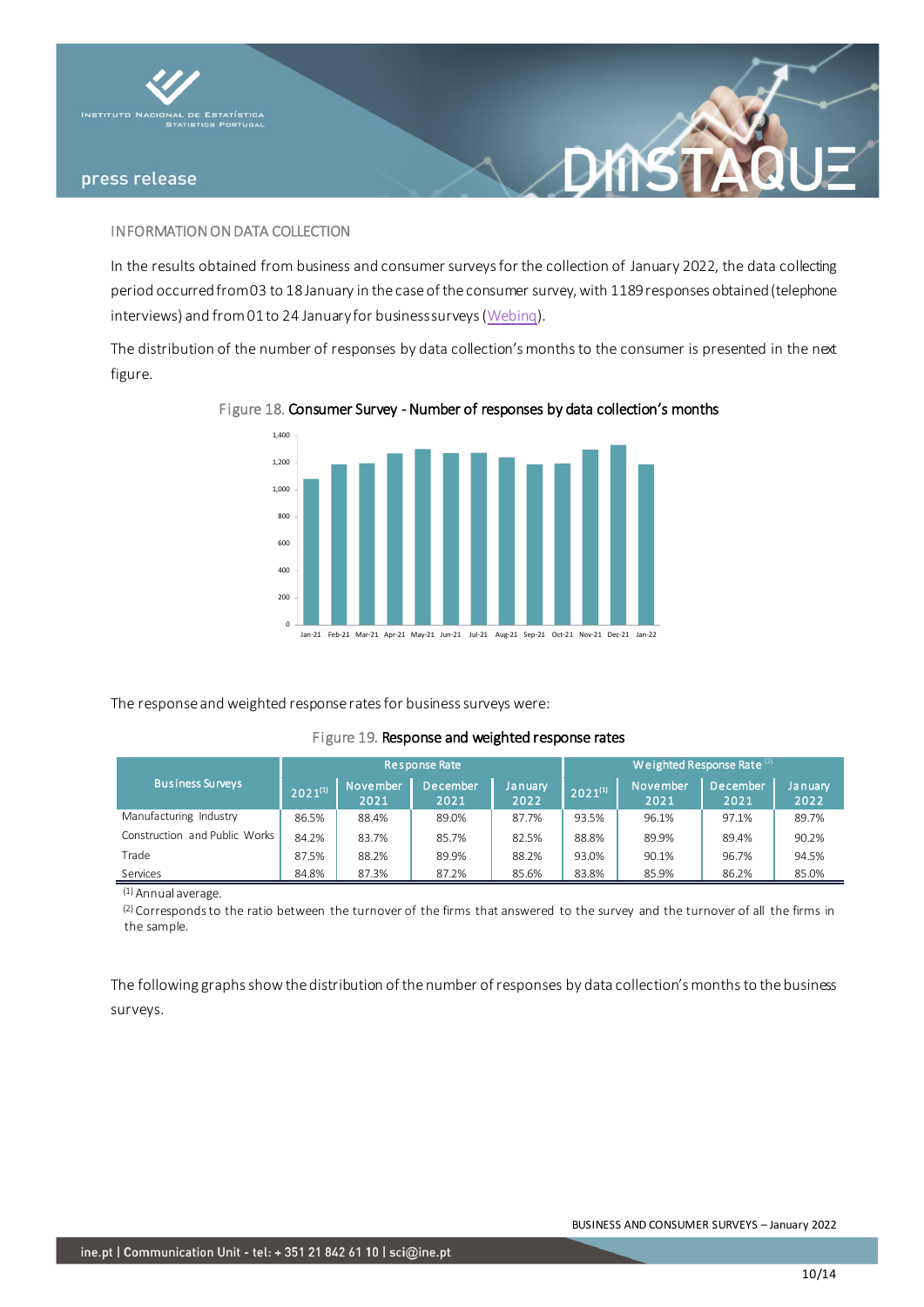

Figure 20. Manufacturing Industry Survey - Number of responses by data collection's months



Figure 21. Construction and Public Works - Number of responses by data collection's months



Figure 22. Trade Survey - Number of responses by data collection's months



Jan-21 Feb-21 Mar-21 Apr-21 May-21 Jun-21 Jul-21 ago/21 set/21 out/21 nov/21 dez/21 jan/22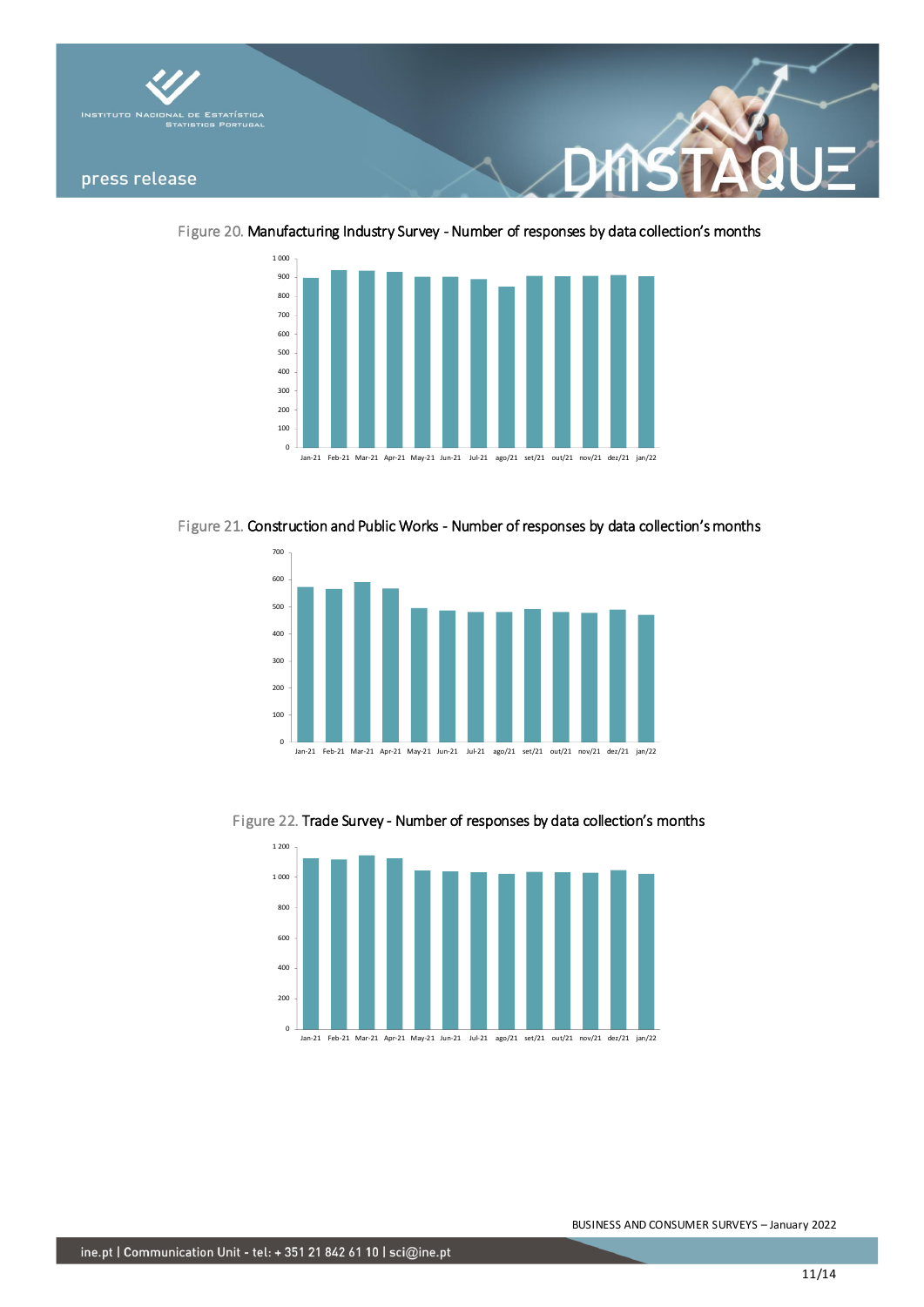

Figure 23. Services Survey - Number of responses by data collection's months



It should also be noted that the representativeness of the branches of activity covered by Business Surveys, considering the Gross Added Value (GVA) at current prices (Final Annual National Accounts 2019) as the economic variable, is as follows:

| Qualitative Business Surveys  | Weight of the GVA of<br>the branches of each<br>survey in the total GVA<br>of the economy |
|-------------------------------|-------------------------------------------------------------------------------------------|
| Manufacturing Industry        | 13.7%                                                                                     |
| Construction and Public Works | 4.4%                                                                                      |
| Trade                         | 13.1%                                                                                     |
| Services                      | 38.1%                                                                                     |

# Figure 24. Weight of the GVA of the branches

#### ECONOMIC CLIMATE INDICATOR

Synthetic Indicator estimated using balances of questions from the Manufacturing Industry, Trade, Construction and Public Works and Services Surveys. The method for this indicator uses the factor analysis and the estimated series (the common component) is calibrated using the GDP change rates. The questions that integrate the indicator are:

# Qualitative Manufacturing Industry survey

- How has your production developed over the past 3 months? It has… 1. + increased; 2. = remained unchanged; 3. decreased.
- Do you consider your current overall order books to be...? 1. + more than sufficient (above normal); 2. = sufficient (normal for the season); 3. − not sufficient (below normal).
- Do you consider your current export order books to be...? 1. + more than suffic ient (above normal); 2. = sufficient (normal for the season); 3. − not sufficient (below normal).
- How do you expect your production to develop over the next 3 months? It will... 1. + increase; 2. = remain unchanged; 3. - decrease. (seasonally adjusted)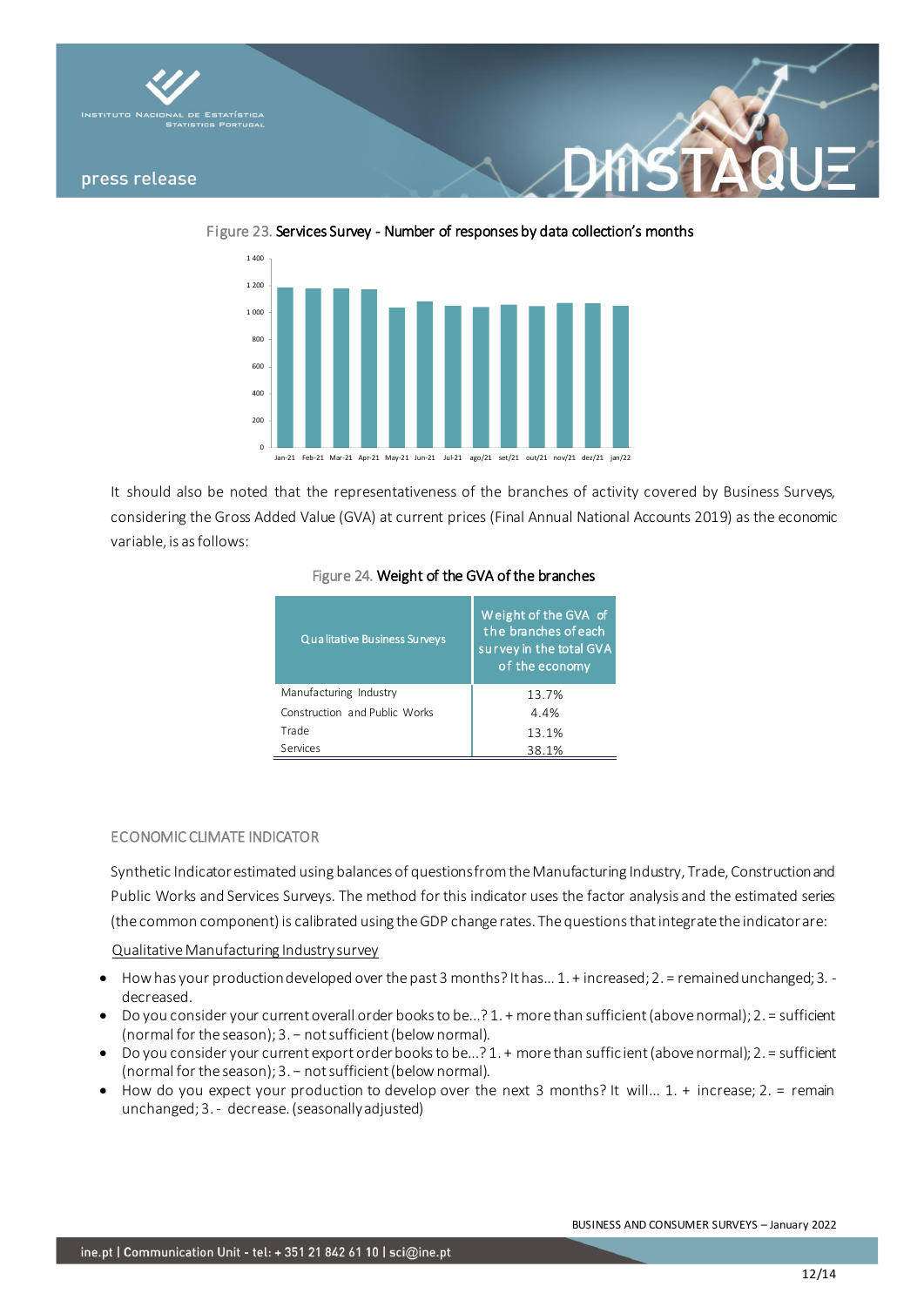

#### Qualitative Trade survey

- How has (have) your business activity (sales) developed over the past 3 months? It has… (They have...) 1. + improved (increased); 2. = remained unchanged; 3. - deteriorated (decreased). (seasonally adjusted)
- $\bullet$  How do you expect your orders placed with suppliers to change over the next 3 months? They will... 1. + increase; 2. = remain unchanged; 3. - decrease. (seasonally adjusted)
- Your business activity is currently…: 1. + more than sufficient; 2. = sufficient; 3. not sufficient.
- How do you expect your business activity (sales) to change over the next 3 months? It (They) will... 1. + improve (increase); 2. = remain unchanged 3. − deteriorate (decrease). (seasonally adjusted)

#### Qualitative Construction and Public Works survey

- How has your building activity developed over the past 3 months? It has...; 1. + increased; 2. = remained unchanged; 3. - decreased.
- Do you consider your current overall order books to be…?: 1. + more than sufficient (above normal); 2. = sufficient (normal for the season); 3. − not sufficient (below normal).
- How do you expect your firm's total employment to change over the next 3 months? It will...; 1. + increase; 2. = remain unchanged; 3. - decrease.

#### Qualitative Services survey

- How has your business situation developed over the past 3 months? It has… 1. + improved; 2. = remained unchanged; 3. - deteriorated. (seasonally adjusted)
- How has demand (turnover) for your company's services changed over the past 3 months? It has… 1. + increased; 2. = remained unchanged; 3. - decreased. (seasonally adjusted)
- How do you expect the demand (turnover) for your company's services to change over the next 3 months? It will…1. + increase; 2. = remain unchanged; 3. − decrease. (seasonally adjusted)

#### SECTORIAL CONFIDENCE INDICATORS

The confidence indicators (CI) are the result of the arithmetic average of balance of the following questions:

Manufacturing Industry confidence indicator

- Do you consider your current overall order books to be...? 1. + more than sufficient (above normal); 2. = sufficient (normal for the season); 3. − not sufficient (below normal).
- How do you expect your production to develop over the next 3 months? It will... 1. + increase; 2. = r emain unchanged; 3. - decrease.
- [Inverted Sign] Do you consider your current stock of finished products to be...? 1. + too large (above normal); 2. = adequate (normal for the season); 3. - too small (below normal).

#### Trade confidence indicator

- How has (have) your business activity (sales) developed over the past 3 months? It has… (They have...) 1. + improved (increased); 2. = remained unchanged; 3. − deteriorated (decreased).
- How do you expect your business activity (sales) to change over the next 3 months? It (They) will... 1. + improve (increase); 2. = remain unchanged 3. − deteriorate (decrease).
- [Inverted Sign] Do you consider the volume of stock you currently hold to be...? 1. + too large (above normal); 2. = adequate (normal for the season); 3. - too small (below normal).

#### Construction and Public Works confidence indicator

- Do you consider your current overall order books to be…?: 1. + more than sufficient (above normal); 2. = sufficient (normal for the season); 3. − not sufficient (below normal).
- How do you expect your firm's total employment to change over the next 3 months? It will...; 1. + increase; 2. = remain unchanged; 3. - decrease.